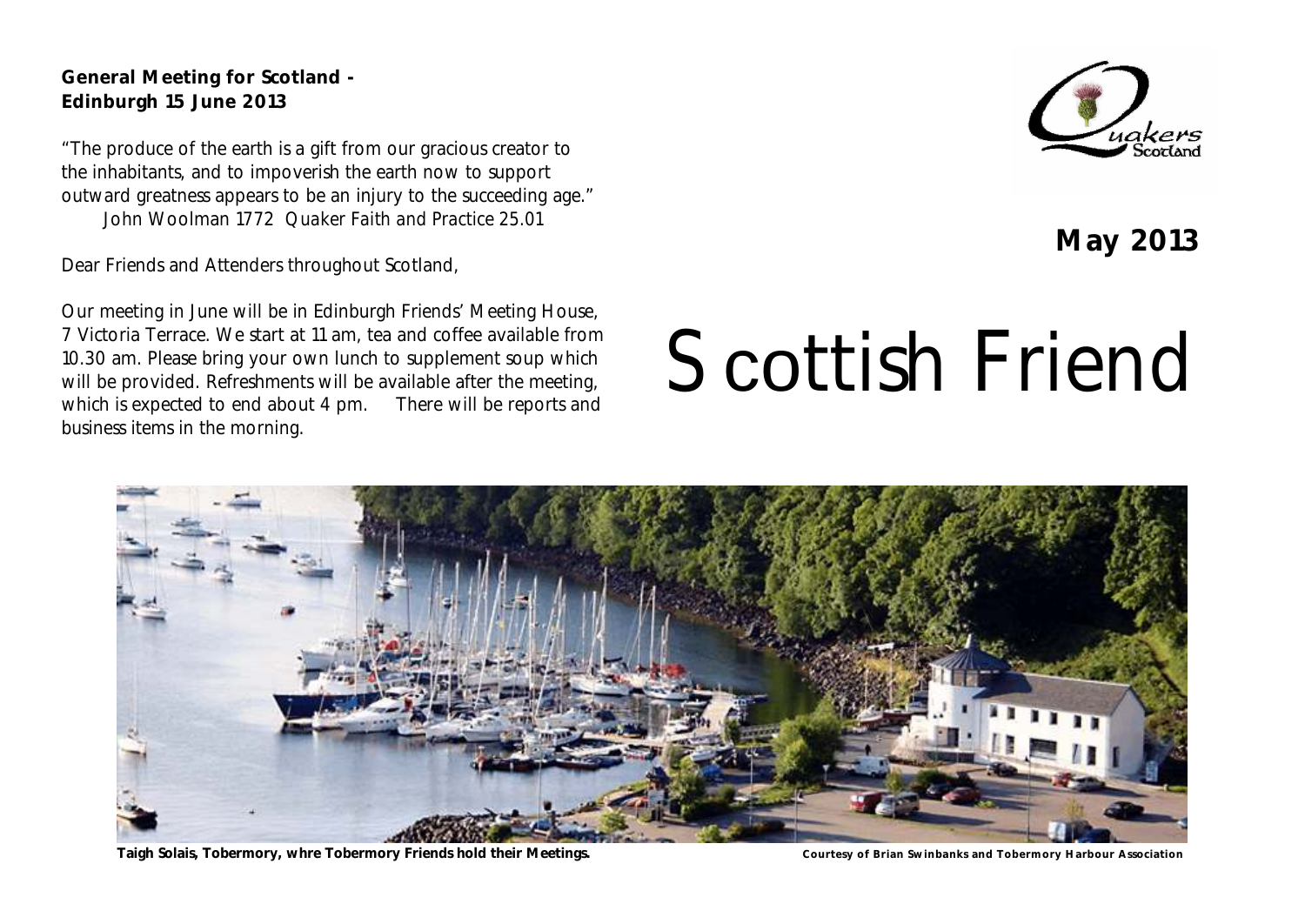#### **☆ Contents ☆**

Bed and Breakfast in Edinburgh and Glasgow

| The Ury estate near Stonehaven                               | Pamala McDougall - 15 |
|--------------------------------------------------------------|-----------------------|
| Votes for prisoners in referendum                            | Robin Waterston - 4   |
| Windows to the World Anna Deregowska and Emma Griffiths - 16 |                       |
| Isaac Penington Co-Housing                                   | Ann MacInnes - 6      |
| Science and Religion                                         | Julia Gordon - 11     |
| <b>Outreach Conference</b>                                   | Phillida Ball - 18    |
| Meeting for Sufferings                                       | Jane Pearn - 22       |
| March General Meeting Report                                 | Alyson Buchan - 24    |
| Invitation to June GM                                        | Robin Waterston - 27  |
|                                                              |                       |

Please send material for next *Scottish Friend* by 31 August to Margaret Peacock, 16 Drumlin Drive, Milngavie, G62 6LN, or [nmjpeacock@yahoo.co.uk.](mailto:nmjpeacock@yahoo.co.uk.)

*Scottish Friend* will be posted on the GM website and can be emailed to you at the same time as it goes to the printer. If you would like an email copy instead of a paper one, please email [scotfriends@gmail.com,](mailto:scotfriends@aol.com,) to let Bronwen Currie know. You are strongly encouraged to do this, in view of escalating postage costs - and of course, as an incentive, you get the photographs in colour!

The opinions expressed in this publication are those of the writers and not necessarily the opinions of the Society of Friends in Scotland, Britain or elsewhere.

> Published by Quakers in Scotland, 01496 850 006 quakerscotland.org.uk (British website: quaker.org.uk) Printed on recycled paper by  $\bullet$ Print Force, Milngavie, 0141 956 1052

## **QUAKER B&B IN EDINBURGH & GLASGOW**

Would you like to stay with Quaker hosts when visiting Edinburgh or Glasgow? To help raise funds for essential repairs to our Meeting Houses, Edinburgh and Glasgow volunteer hosts offer bed and breakfast in their own homes, usually for up to 3 nights, in return for a specified donation.

This is a wonderful way to meet other Quakers and spend time with like-minded people, as well as supporting some essential fund-raising. We find that both guests and hosts enjoy the schemes.

For more details contact: Judith Benton [Edinburgh] [judith.benton@which.net](mailto:judith.benton@which.net) 0131 441 6080 Mary Alice Mansell [Glasgow] [mamansell@hotmail.com](mailto:mamansell69@hotmail.com ) 01505 842 380

[Please note, the Edinburgh scheme does not operate during August, because Edinburgh FMH becomes a Festival venue and we need all possible beds for our volunteer helpers.]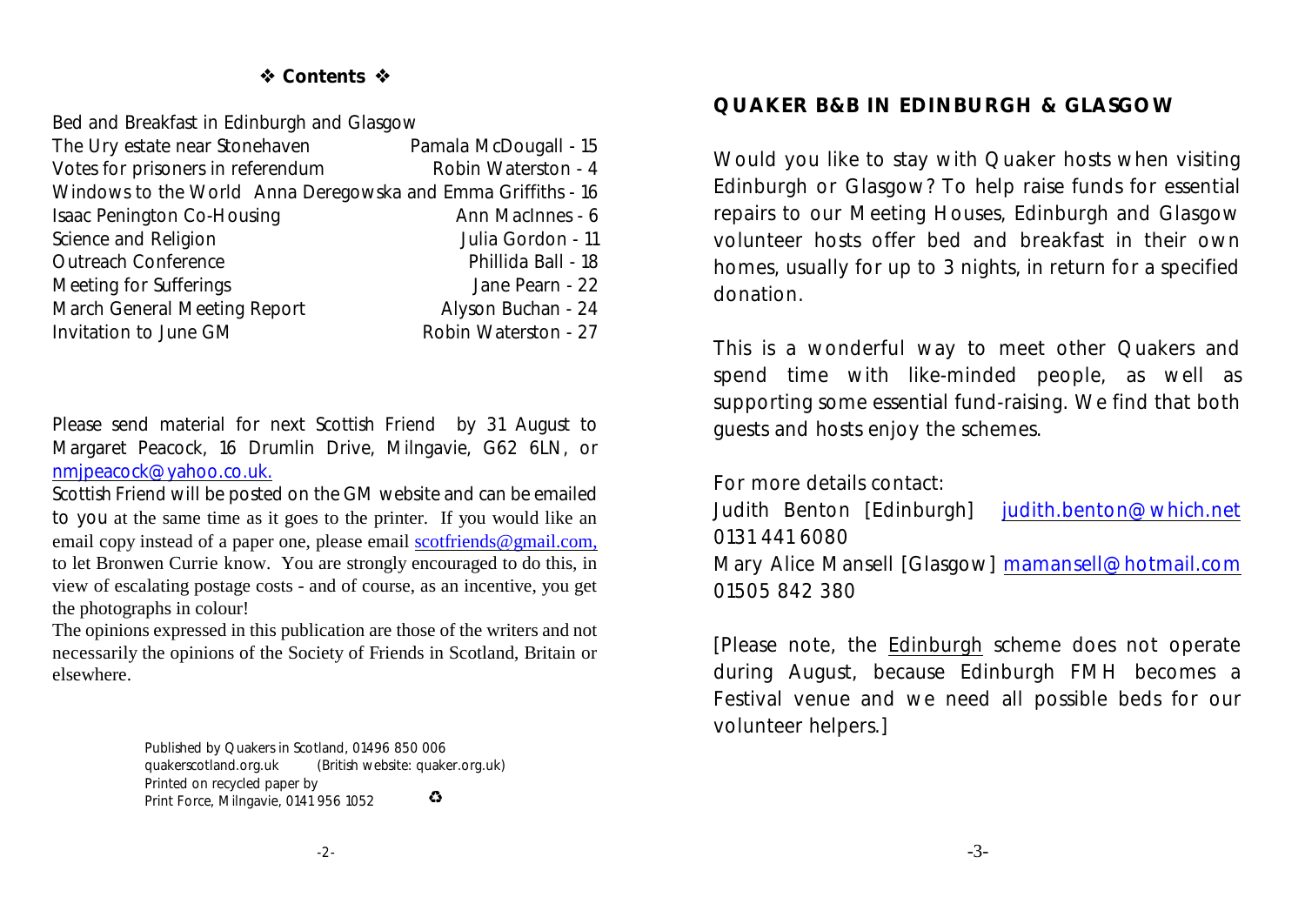The Clerk of General Meeting for Scotland, Robin Waterston, wrote the following letter in support of prisoners' right to vote in the referendum.

> Religious Society of Friends (Quakers) General Meeting for Scotland

> > Clerk: Robin Waterston *128 North St St. Andrews KY16 9AF* 10 April 2013

The Referendum (Scotland) Bill Committee The Scottish Parliament c/o Andrew Mylne, Clerk referendum.committee@scottish.parliament.uk

Dear Convener and Members of the Committee

I am writing to you on behalf of Quakers in Scotland, with regard to Section 3 (Prisoners) of the Scottish Independence Referendum (Franchise) Bill, which proposes that convicted prisoners will not be entitled to vote in the referendum.

As Quakers we have come to believe that convicted and certainly unconvicted prisoners should have the right to vote in elections and we extend this logic to the referendum. The Howard League Scotland's submission to the Referendum Scotland Bill Committee, which makes a strong moral case for not disenfranchising serving prisoners, and reminds us that our current national position on this

 matter is anomalous among other European nations, is in keeping with our thoughts on this matter.

People sent to prison remain members of society and should be reminded of, and encouraged to exercise, their civic responsibilities. The punitive element of prison is the temporary denial of liberty and mobility, not 'civic death'. While there may be room for argument about selective exemptions in rare cases, the presumption that prisoners should vote should be the norm. Alongside broader educational measures in prison, voting rights could and should encourage serving prisoners to take a positive interest in society, to consider their own futures and, without being decisive in themselves, can play a part in the process of desistance and rehabilitation. In the scheme of things, not all serving prisoners will take up an entitlement to vote - but it is important, in a civilised modern society, to register their entitlement, and to create viable administrative arrangements to realise it.

The Referendum Bill gives Scotland a golden opportunity to signal now the kind of inclusive and supportive citizenship to which it will hopefully give expression in the future. The strong moral case for extending voting rights to prisoners suggests to us that in the context of the Referendum Bill we should be adventurous, and incorporate such a commitment within the body of the intended legislation.

Yours sincerely,

Robin Waterston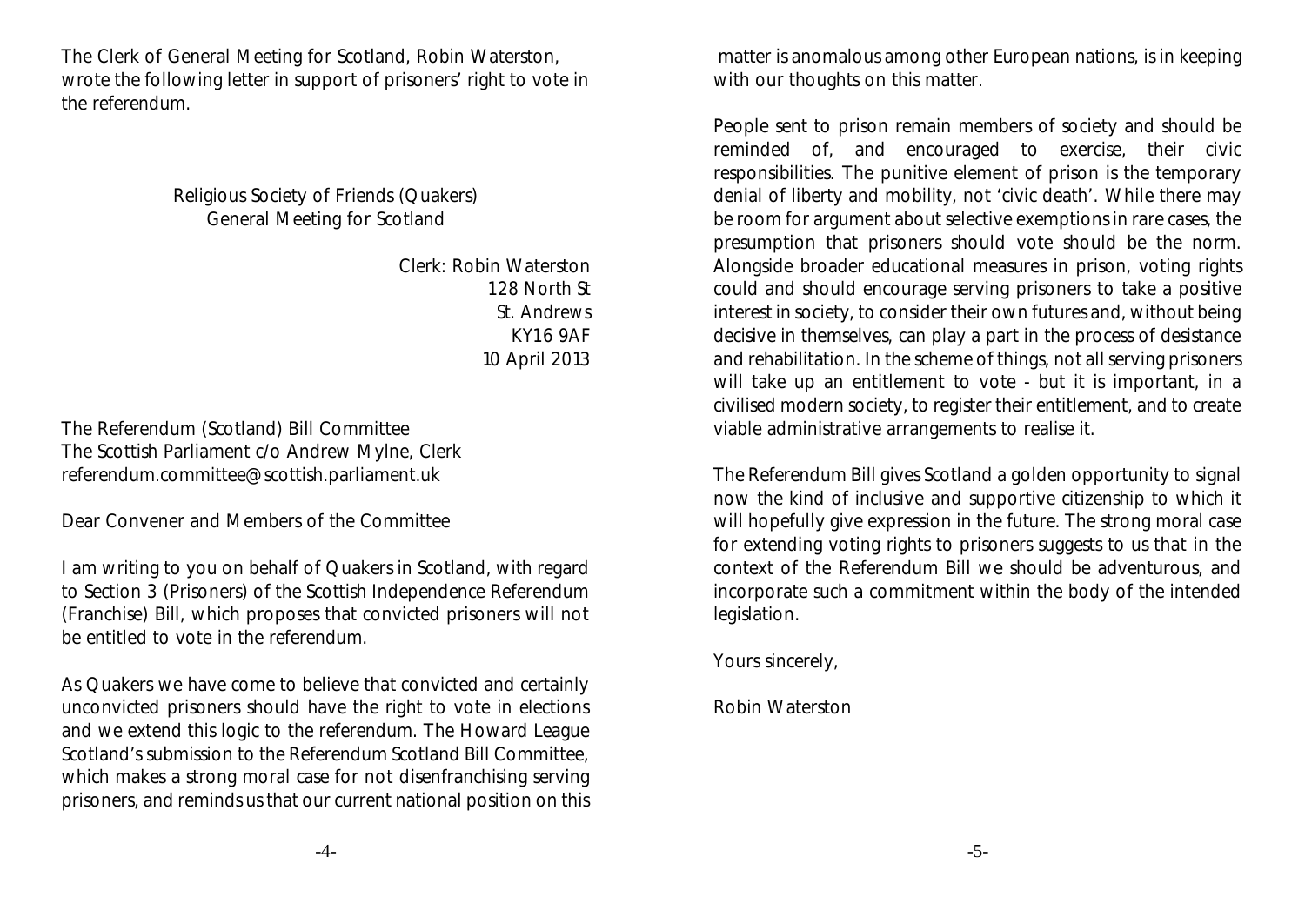## **Staying independent in later life: the cohousing option Ann MacInnes**

Do you avoid thinking about how you're going to manage in later life, if your faculties fade and your body ceases to do all that you want it to? Many of us avoid thinking too far ahead in these terms, but as a Health Visitor (now retired) I have always been aware of what difficulties the future might hold, in terms of social isolation and loss of mobility.

I know how lonely and isolated the elderly people I visited were when they could no longer get out of their home. I was frustrated when they could not get to their bathroom because it was up the stairs and the alternative was a commode or bucket in the kitchen. I sympathized with their embarrassed reaction to this 'solution'. Then there was the dilemma of who would empty the commode or bucket? These problems highlighted for me the difference between being at the mercy of the statutory services and planning ahead so you could get the best quality of life even when you had physical disabilities or other problems.

When I first learned about cohousing, I felt that this was just the sort of living arrangement that would suit me - my own space, yet living in a community where decisions would be made communally and others would be around to support me when I needed it. So I was relieved to discover that some members of the Quaker Housing Association, which had decided that it could no longer offer accommodation for rent as a result of cuts in government funding, had decided to investigate the possibility of a cohousing project. This was the birth of Isaac Penington Cohousing (Scotland), which now has the status of a company limited by guarantee and is looking for members to join the project.

## **What is cohousing for older people?**

A cohousing community is a group of people who share a common interest and who wish to live together but with their own space, be it a flat or house. More details can be found on websites such as [www.quakercohousing.org.uk](http://www.quakercohousing.org.uk) and [www.cohousing.org.uk](http://www.cohousing). The Isaac Penington project is specifically aimed at people over 55 years of age, as multigenerational projects do not always meet the needs of older people. For instance, in multigenerational projects families with children tend to use the common spaces for childcare-related activities, so it can be difficult for older people to use the space as they would like.

Cohousing is not the same as sheltered housing. The cohousing project that we envisage is one where the residents will be good neighbours to one another. There will not be a warden. If someone needs personal care, social services will be brought in. If a resident's health deteriorates to the point where, even with statutory services and good neighbours, they can no longer cope with the needs of daily living then they will need to go to accommodation that provides the care they need. However, in my years as a Health Visitor it was clear to me that most people would have been able to stay at home if their accommodation had been designed for use when they developed physical disability. Not being able to get to the kitchen or use the bathroom was a factor in determining whether older people needed to move – sometimes quickly and at a time when they were very vulnerable because of the shock at the change in their life.

We plan to design the flats so that, as far as possible, people with disabilities will be able to stay where they are, in their own home. We will also be investigating the design recommendations from the Dementia Services Development Centre at Stirling University, to determine the best design to aid those affected by dementia. In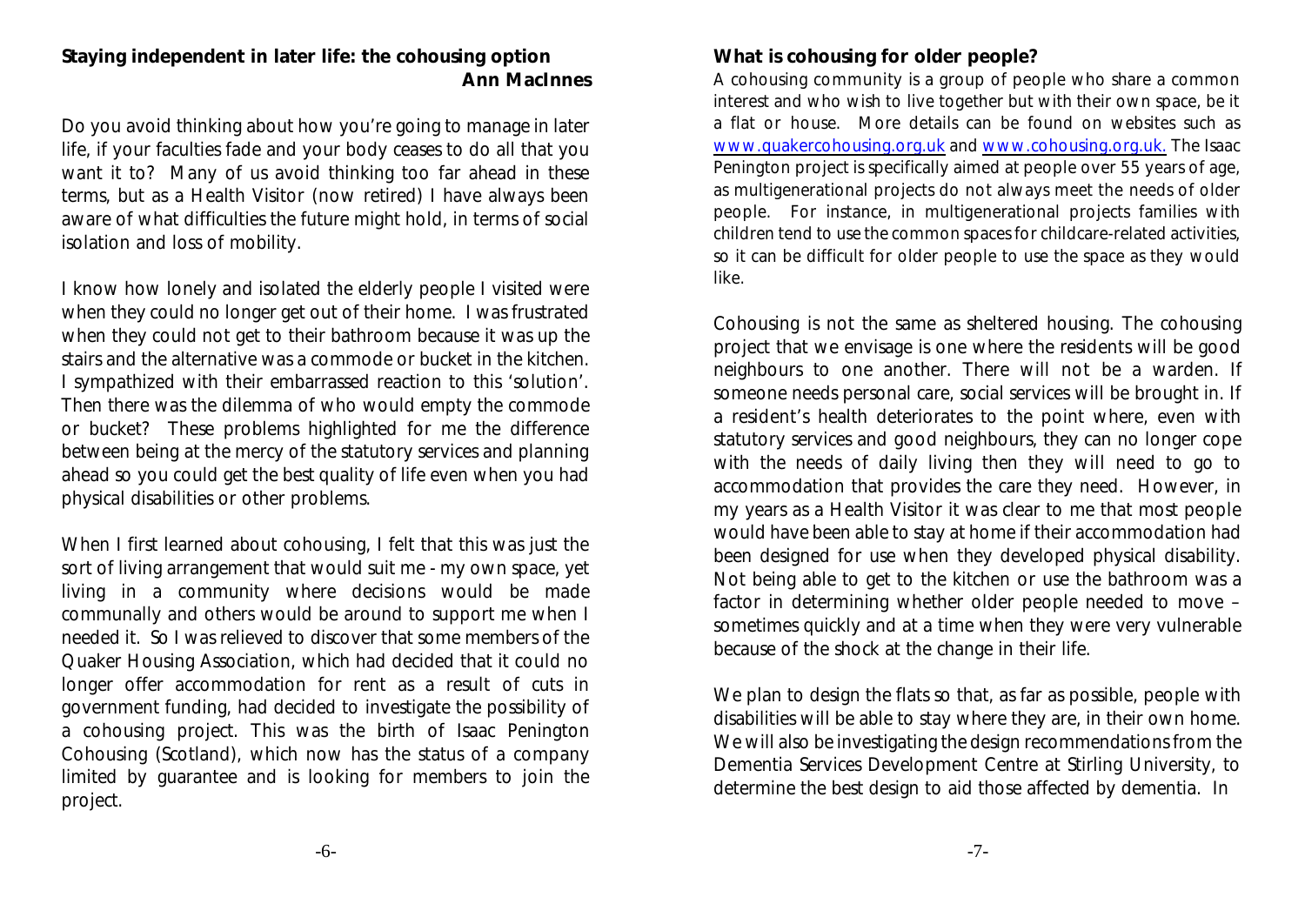Denmark, it has been found that older people living in cohousing communities have less need to use health and social services. Having others around from whom you can both get help and give help, have social stimulation and friendships without having to go far from your own front door, enables residents to stay in the project when they might need to move from other types of accommodation.

#### **What other provision is there?**

Other types of accommodation for older people in the community include:

**Living in your own home**, or renting housing for older people – tends to be one-bedroomed property.

**Sheltered housing** – run by the local council, housing association or a private company. The flat/house may be for rent, lease or sale, and there is usually a waiting list. Support depends on the provider of the accommodation. For instance, council and housing association properties often no longer have resident wardens who know each resident personally, but only mobile wardens who can summoned in an emergency. Private sheltered housing complexes do still provide wardens and security gadgets, but the monthly charges for this provision may be prohibitive – and one development I looked at in Hamilton had 62 flats covered by one warden.

**Very sheltered housing** – for those who are frail or need additional help to continue living on their own. One meal a day is usually provided, probably served in a communal dining room. Any personal care needed will be done by the agency used by the social work department and/or the district nursing team – in other words, probably not the same carer, but someone to whom you have to explain things every time.

**Residential homes** – from the Council, Housing Associations or private providers, sometimes with nursing homes attached. In purpose-built homes each resident has a room with en-suite facilities. Meals are provided in a dining room. Staff are not

trained nurses but help with dressing or some personal care. Abbeyfield - an organisation that offers its residents a room in a house, with one meal a day being prepared for the residents in a communal dining room. Nursing homes – must provide a minimum number of trained nursing staff, but most care is by nursing assistants. For further details of these and other accommodation options, visit [www.ageuk.org.uk](http://www.ageuk.org.uk).

#### **Planning ahead**

My solution is to plan ahead as much as I am able. I know that the type of accommodation that I might need quickly, perhaps after an unexpected incident, will have a waiting list. This means that I could find myself in another type of accommodation such as hospital or a nursing home until I am mobile enough to access the bathroom, for example, or reach the top of the waiting list for my preferred accommodation. This is why we are planning at Isaac Penington Cohousing to design accommodation for lifetime occupancy.

I also have to acknowledge that I am afraid of being in a powerless position if or when I can no longer manage to look after myself. With a background in nursing, part of my basic training was on a ward for geriatrics. This involved an unending round of physical care by only two student nurses for 20 patients. At night, nursing assistants did the care. During the eight weeks I spent on that ward only one relative visited one patient, once. Hopefully, things have improved since that time, but this experience made me very aware that leaving my later life to chance is hazardous. The life of a carer stuck at home with little or no support would drive me mad, so, although I have a son with whom I have a good relationship, I don't expect him or his family to take on the burden of care should I require support.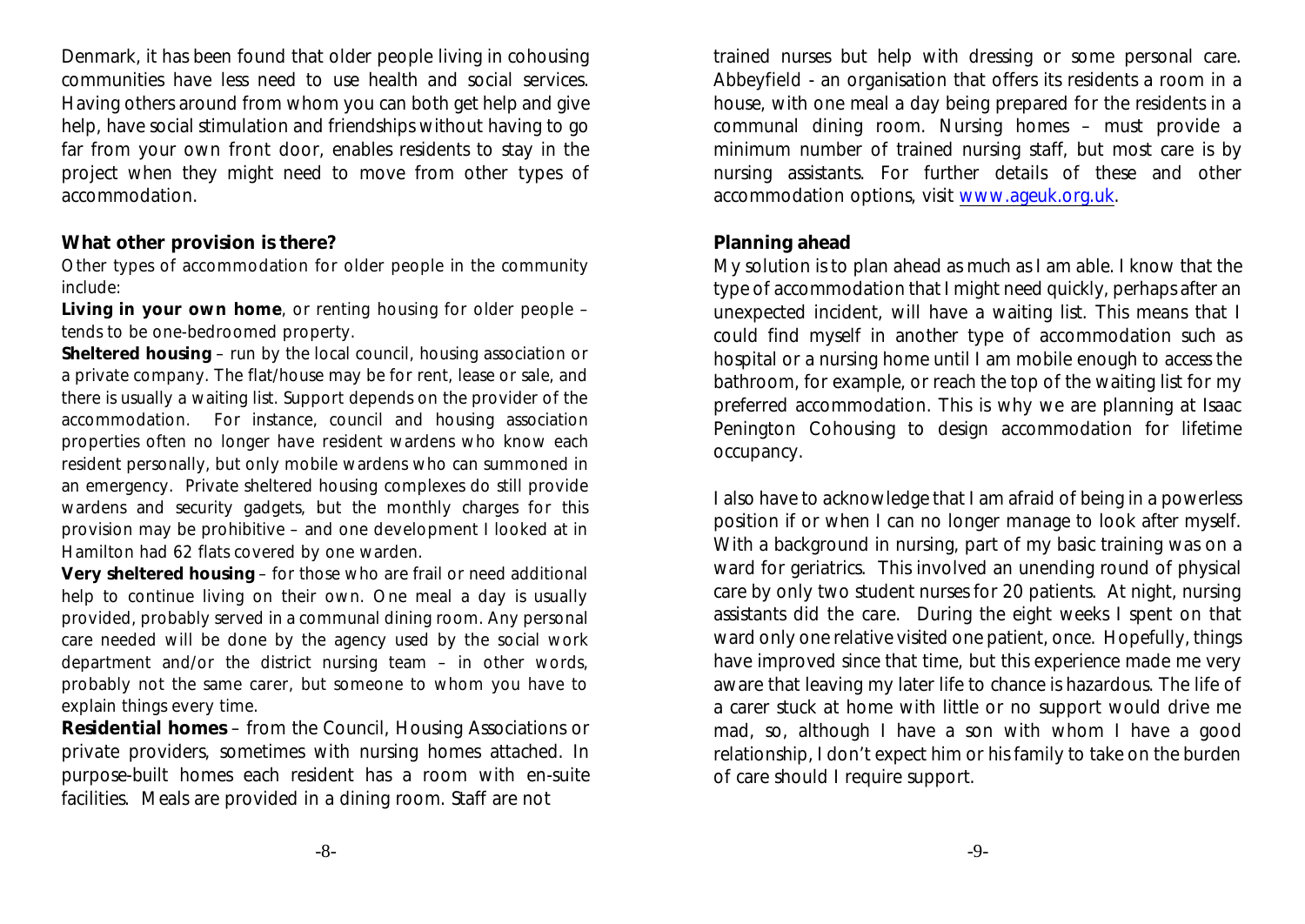**Joining the Isaac Penington Cohousing project** The technology, ways of building, knowledge of what is needed for older people is all available now. To take full advantage of property requiring minimal maintenance, with good insulation, electricity produced from an alternative source, design for lifetime living, and located near a train station, we will have to pay for this ourselves – it is not available from any other provider.

Quakers have long been able to initiate and support ideas that improve people's lives. We are looking for members from the Quaker community, but as the project needs between 20 and 25 full members to make it viable, we are unlikely to find enough people from within this community. So we will also include people who are in sympathy with Quaker beliefs.

Anyone who is interested in being a full member is asked to attend several meetings, both business and social, so that we can all get to know one another before being approved and committing to the project. It is important that everyone wants to live in a cohousing community, where the ethos is to work together in a communal way, as business meetings and community harmony depend on this cooperation.

The management committee is now able to offer Associate Membership to the project, which gives the member information and invitations to meetings (and minutes of meetings if requested), but no voting rights. The next stage is Full Membership, which in addition to what is offered to Associate members, gives the right to vote by one member of the household on issues raised at business meetings. As a not-for-profit company, all money given to Isaac Penington Cohousing will be spent on getting the project built, how we want it and where we want it.

**And also... Julia Gordon**

I was invited to introduce the Sunday discussion at the Inverness Quaker Meeting in March, on science and religion.

I wanted to start my introduction with a presupposition, that science and religion do come together, each in their own way, insofar as both are concerned with the 'process' of Life. (Thereafter, as they take off in their own directions, it is in the space between those directions that tension is often felt.)

Before entering that space I wanted to ground myself by considering first just how each engages with the 'process' of Life. To this end I relied upon critical thought, reflective reasoning philosophic study, if you like - that has long been applied to both the 'conditions' and the 'process' of Life for the purpose of determining which beliefs and actions hold value for us as individuals, as societies, and as a species.

Science first. Science seeks to understand the 'process' of Life according to how this shows up in the form of physical objects and systems in the natural world, with a view to describing and predicting the behaviour of these objects and systems. It may be noted that the appliance of science is commonly geared towards us having a better experience of the process of Life through the manipulation of the 'conditions' of Life.

Religion now. Religion, by virtue of specific belief systems and practices, seeks to lend to the 'process' of Life, to those self-same physical objects and systems, significance. Significance that is commonly held to be divinely inspired, despite different views of what constitutes the Divine. The appliance of religion is commonly geared towards manipulating our non-physical relationship with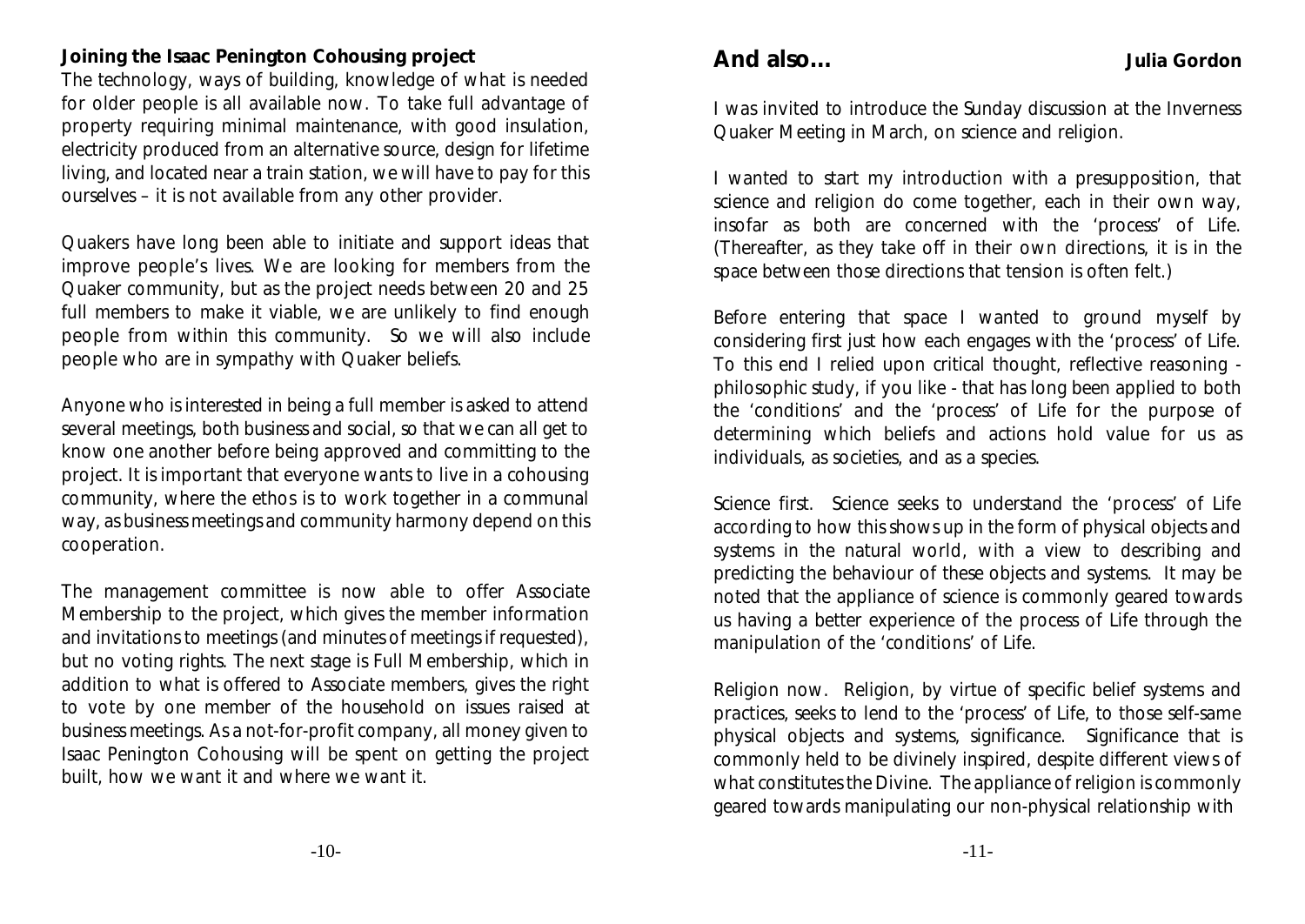the 'conditions' of Life in order to have a better experience of the *afterlife*.

So, we have before us some reckoning of the opposing camps. We have the means of attributing relative value through philosophic reasoning. We have the means of examining behaviour through scientific method. And we have the means of attributing meaning and purpose – significance – through systems of religious belief and practice.

We can now weigh, if we so choose, the relative values of science and religion in our philosophic scales, in order to arrive at a measure of one against the other, of one over the other, of coming to a belief that one is better than the other, superior to the other... which would suggest its greater value in manipulating the 'conditions' of Life. And isn't that what this issue is all about? Which one has more to offer when we come up against the harsh 'conditions' of Life?

I'm not sure how helpful this form of appraisal is in this situation, even though such adversarial set-tos are widely engaged and are commonly perceived as normal. I am often less than convinced when I look around me. What I invariably find is that each protagonist brings forth as many reasons as the other why their truth is the real truth, the only truth, nothing but the truth, the truest truth, the highest truth.

Normal it may be but I would contend that *natural*, it is not. It is not natural in the world of science to make one substance superior to another, to hold gold in greater valuing than lead. Science does not do this. There is no requirement. If I regard gold as superior to lead then it is my judgement of these substances that make it so.

Neither, do I believe, is it natural in Divine Law to make one person superior to another, to make a white person superior to one who is black, to make male superior to female, Christian superior to Jew, rich superior to poor. Divine Law does not do this. There is no requirement. If I regard myself as superior to another then it is my judgement of the other (or of myself) that makes it so.

I would suggest that the notion of superiority lies at the heart of this and every other disagreement and conflict. It has found its way into our system of values because of its seductive power in making us right and others wrong which, in turn, gives us permission to ignore others, to seek to convert others, or to simply eliminate those who appear to threaten our peace in some way. Our *peace*, here, is how we perceive our relationship with the conditions of Life, in the moment.

And if we are to seriously value superiority, do we simply ignore the fact that we often behave in the most inferior ways precisely when we imagine ourselves to be superior? Clearly, there is a flaw in *this* particular condition of Life. And if this condition falls, how about the condition of judgement, or of condemnation and punishment? Or perhaps some other that we take for granted as a normal part of the 'process of Life' and which reinforces division between us.

I like to think the spiritual way offers an inclusive way. My own, personal, non-dual theosophy tells me that what I do for another I do for myself, that what I fail to do for another I fail to do for myself, *for we are all one*. When I am able to look upon the other *as* myself, it must surely follow that I will allow them their own thoughts and feelings, their own beliefs and practices, their own experience of Life... no less than I would have for myself.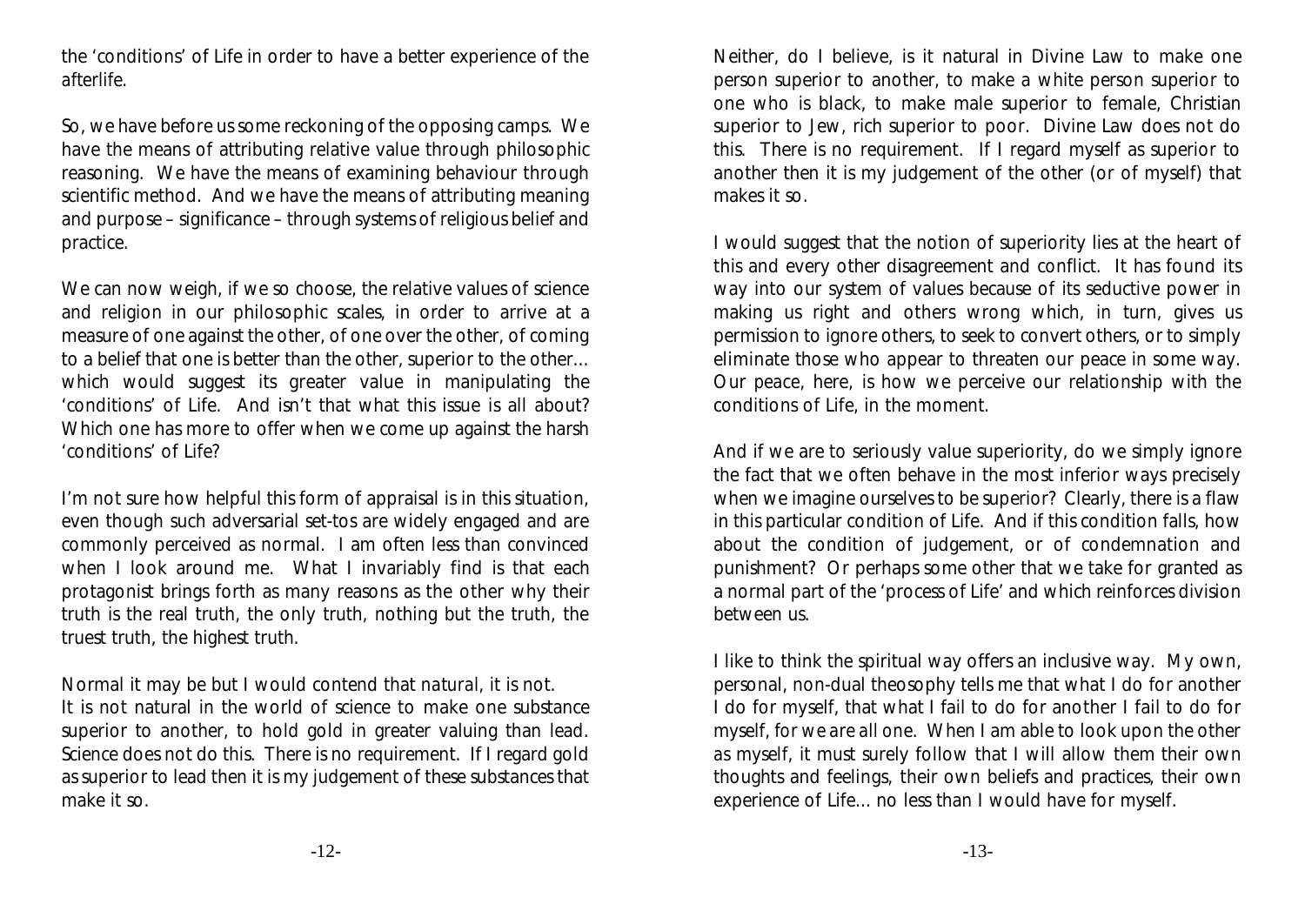In the world today it is difficult for individuals to contemplate any alternative to the 'either/or' interpretation of their experiences, the interpretation that gives life to the divisive illusion of superiority and its sister conditions, Judgement, Condemnation and Punishment. But such an alternative has always existed. It is the spiritual 'and/also' way of seeing things, of 'allowing' the other in the absence of perceived threat *from* the other.

The challenge for both religion and science today may be to hold the thought that there *is* no threat from the other, that there is something both don't yet understand, the understanding of which will ultimately bring about the peaceful co-existence of all.

[Julia Gordon is a retired teacher and counsellor, and was formerly a biomedical scientist and atheist.] . . . Ed.



Wod Perfect Gallery

## **The Ury Estate, near Stonehaven - Current situation**

The group set up by GM to keep a watching brief on the Ury estate in Stonehaven hse not been kept busy but is waiting for developments intended by John Forbes, a farmer who has bought the estate. The Ury Group of Paul Burton, Eva Deregowska, Colin Millar and myself are watching out for planning permissions and any developments reported in the press. I am also in communication with John Forbes who says the present plans are only for farming the land until the financial climate allows for development. The Quaker interest is in the Barclay mausoleum and possibility of a nature trail using historical Quaker names with information plaques.

The present Barclay family members, descendants of Robert Barclay, the 'Apologist,' are also interested in the estate developments and the Ury group have a file with correspondence with some of them. Anyone with interest or knowledge of the Ury estate can contact any member of the group to add any information to our files.

Pamala McDougall.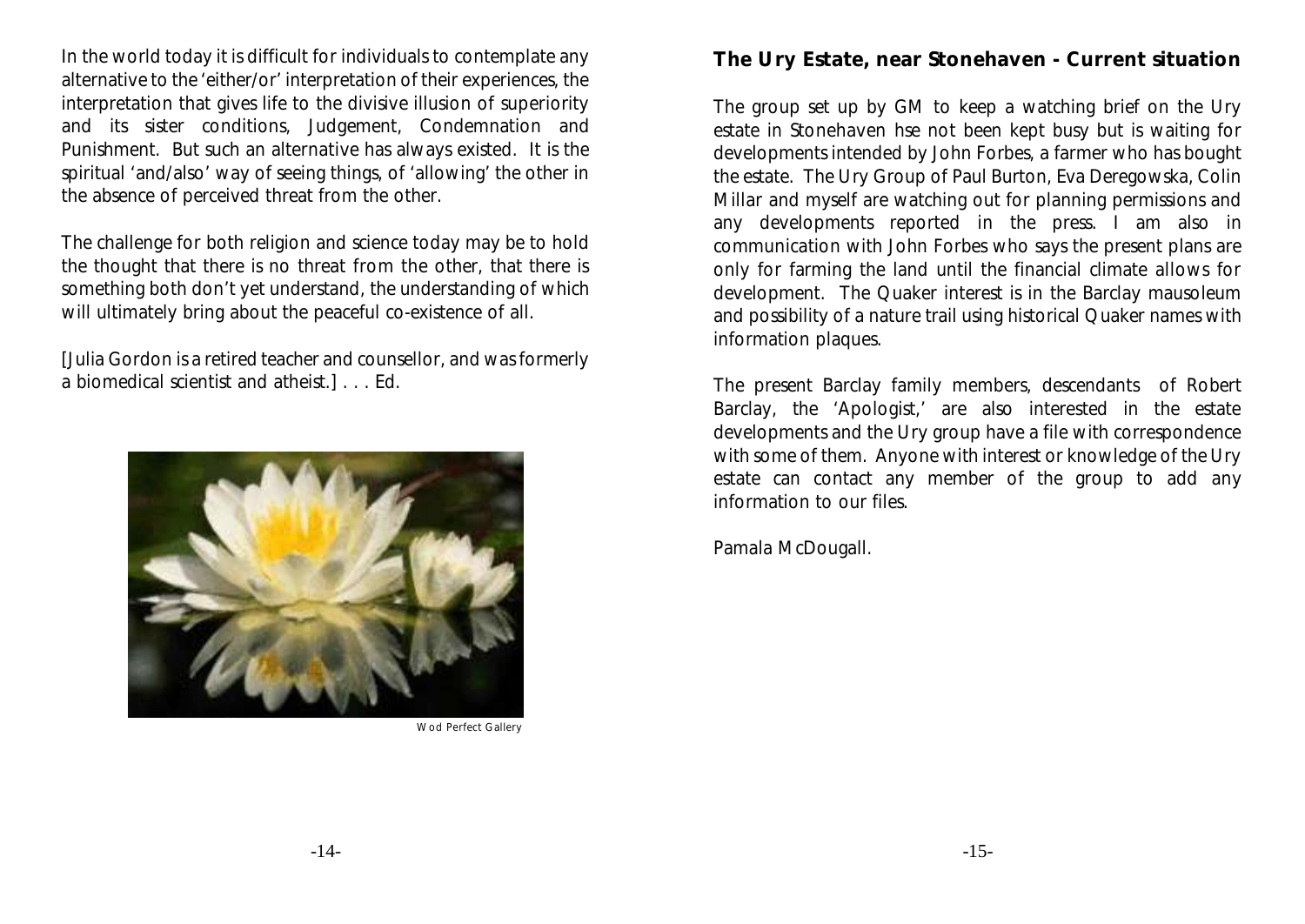# **Windows to the World Appeal Spring 2013 Update**

An article appeared in Sesame in June 2012, explaining the work of the small committee formed to raise funds for the replacement of the failing windows to the Meeting Room and Hall at 7 Victoria Terrace. We wrote another article in November last year, when we were able to express on behalf of the committee, our astonishment and delight at the phenomenal generosity of many, many individual Friends, Meetings and visitors to our building, who have helped so generously so far.

We have actually passed the half way mark to our original total of £108,000. We have managed to raise an encouraging £18,500 from grant making Trusts and Foundations, with the latest, £10,000 from the Garfield Weston Foundation arriving at the time of writing in late March! This brings the current total to around £65,000, well over half way to our original total of £108,000.

A combination of this heartening fundraising progress, and the actual condition of some of the windows, led our Trustees to make the decision to phase the window repairs. Work will begin on the six windows on the West façade, as these were in the worst condition - originally identified as needing repair or replacement in a condition survey carried out in 2008. It was also felt that starting some of the work would allow our many generous donors to actually see some progress. Watch out for scaffolding on the Upper Bow! We hope that this work will have concluded by late summer. The work has been re-quoted, and executing the window works in two phases will allow us a much clearer idea of the costs to scaffold and replace the windows on the other faces of the building, so our remaining fundraising total will also become clearer after this first phase concludes.

Despite the important contributions from Trusts and Foundations, the great majority of the appeal funds to date have come from Friends, other Local and Area Meetings and users of the building who have seen the appeal leaflet. The fundraising committee is enormously grateful for the extraordinary generosity shown in this way. Thank you.

Emma Griffiths Anna Deregowska

Individual donations to the appeal are welcome by cheque or BACS. Please make cheques payable to: *South East Scotland Area Meeting* and send to: **Henry Thompson, Assistant Treasurer, 7 Victoria Terrace, Edinburgh EH1 2JL.** 

BACS payments can be made to the following account: Name of Account holder: South East Scotland Area Meeting Name of Bank: Triodos *Sort code*: 16 58 10 Account number: 00652501 *Re*ference: Windows to the World Appeal (If sending donations by BACS, please drop us an email at [sesam.appeal@gmail.com](mailto:sesam.appeal@gmail.com), so that we can thank you, and keep track.)

Please include a statement if you are a UK taxpayer to enable us to reclaim Gift Aid on your donation. To qualify for Gift Aid you must pay an amount of UK income tax and/or Capital Gains Tax, at least equal to the tax the charity reclaims on your donations in the relevant tax year.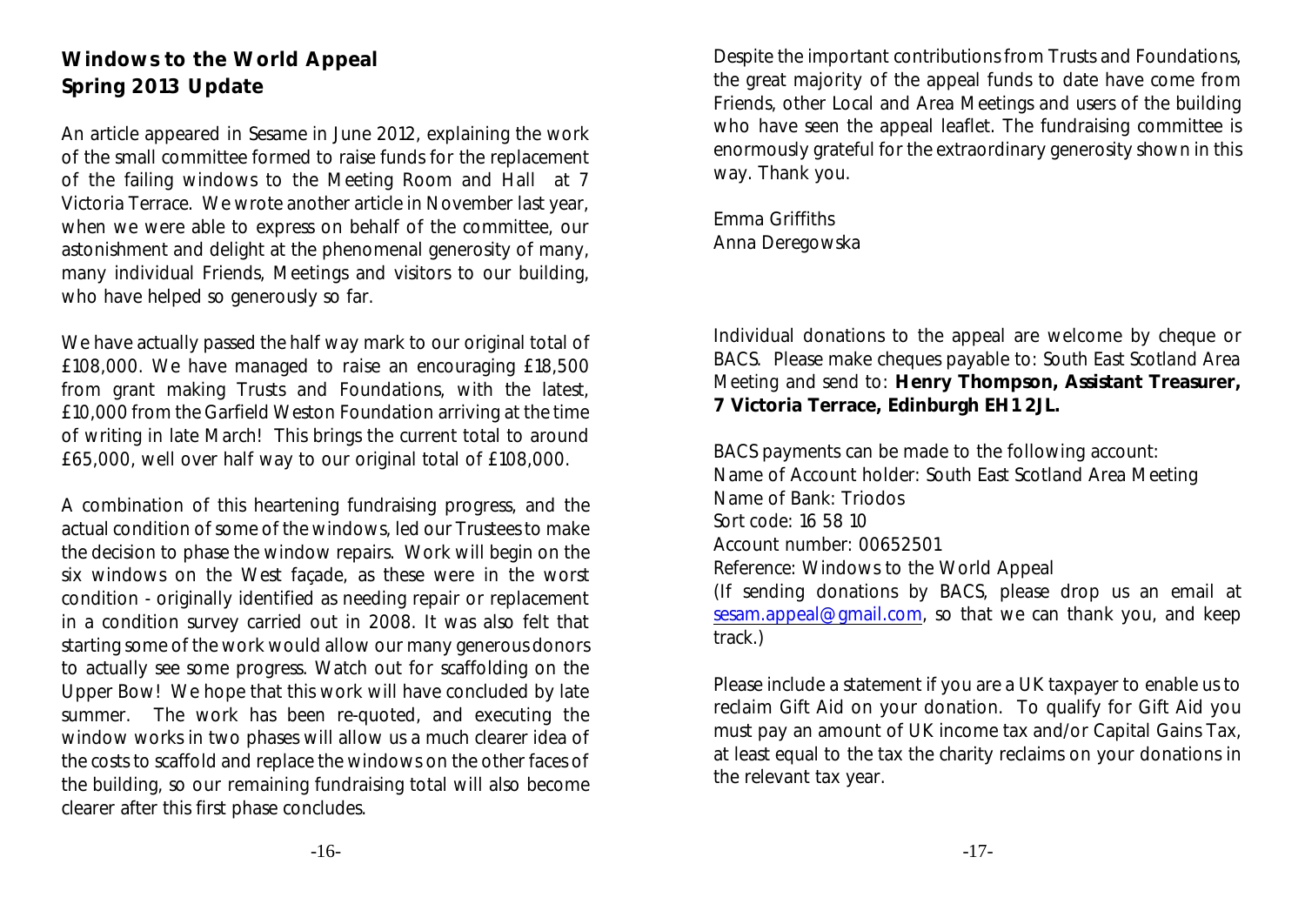#### **Outreach Conference-January 2013 Reaching in, Reaching out….re-thinking Outreach Phillida Ball**

The Outreach Conference which took place at High Leigh Conference Centre in Hertfordshire this month was well attended by 100 people despite 20 others having also booked but unable to attend due to the sudden snowfall. This was my first Quaker Conference; I have also just been accepted last month as a new member of the Society and I am a recent member of our Outreach team in Glasgow. Participants to the conference came mainly from England and Wales with the exception of 4 of us from Scotland including Barbara Potter from Glasgow who was one of the organisers of the weekend.

The speakers included Siobhan Haire, Co-Clerk from Young Friends GM, Rosemary Hartill who is a well- known religious broadcaster and Paul Parker, Recording Clerk of Quakers in Britain; all who I found excellent and inspiring speakers.

In between the speakers, we were divided into small groups to discuss and brainstorm the following themes:

- 1) What makes a healthy Meeting?
- 2) What does being a healthy Meeting enable us to do?
- 3) How do we encourage and welcome new people in their  $1<sup>st</sup>$  weeks,  $1<sup>st</sup>$  months, and  $1<sup>st</sup>$  year?

Siobhan, our first speaker highlighted the need to continue to deepen and improve the spiritual life of our Meetings and that to her, everything is spiritual including the way we make the coffee and read the notices. She talked about finding creative ways of reaching out to others, e.g. having a recycling event and inviting

other groups such as Greenpeace which was done by Quakers in Liverpool who also created a rubbish website.

 She used a gardening metaphor to describe the processes of Inreach/Outreach as 'a matter of digging, weeding and tinkering in the garden to produce something useful, getting our hands dirty, letting go and at times sitting back and reflecting to ourselves on what we have done well

 Our next speaker was Rosemary Hartill. She collated ideas from the groups and emphasised the importance of nurturing a sense of love, support and belonging in our meetings. She spoke about the importance of young people feeling welcomed and enabling them to feel proud to belong to Quakers.

 Dealing positively with conflicts that inevitably arise and using methods such as those derived from Alternatives to Violence (AVP) e.g. pressing the pause button! Addressing a meeting that is deenergised, that it is alright for a meeting to have a rest if it is tired; issues of despair and how we can get over the fear that a person in despair may sap our energy, trusting that a meeting will be upheld. Recognising the paths of discernment, that there are 'times and seasons.' Rosemary also emphasised the value of paying attention to our Quaker spiritual roots and getting inspiration from stories and challenges of early Quakers, e.g. refusing to pay tithes.

In his address, Paul Parker spoke about 'reaching inward to reach outward'. He posed the question what do we value in our meetings and why do people attend and he answered this by suggesting some of the reasons was a sense of community, openness, shared decision-making and shared uncertainty.

He gave us some statistics about Quakers in the U.K- 80 per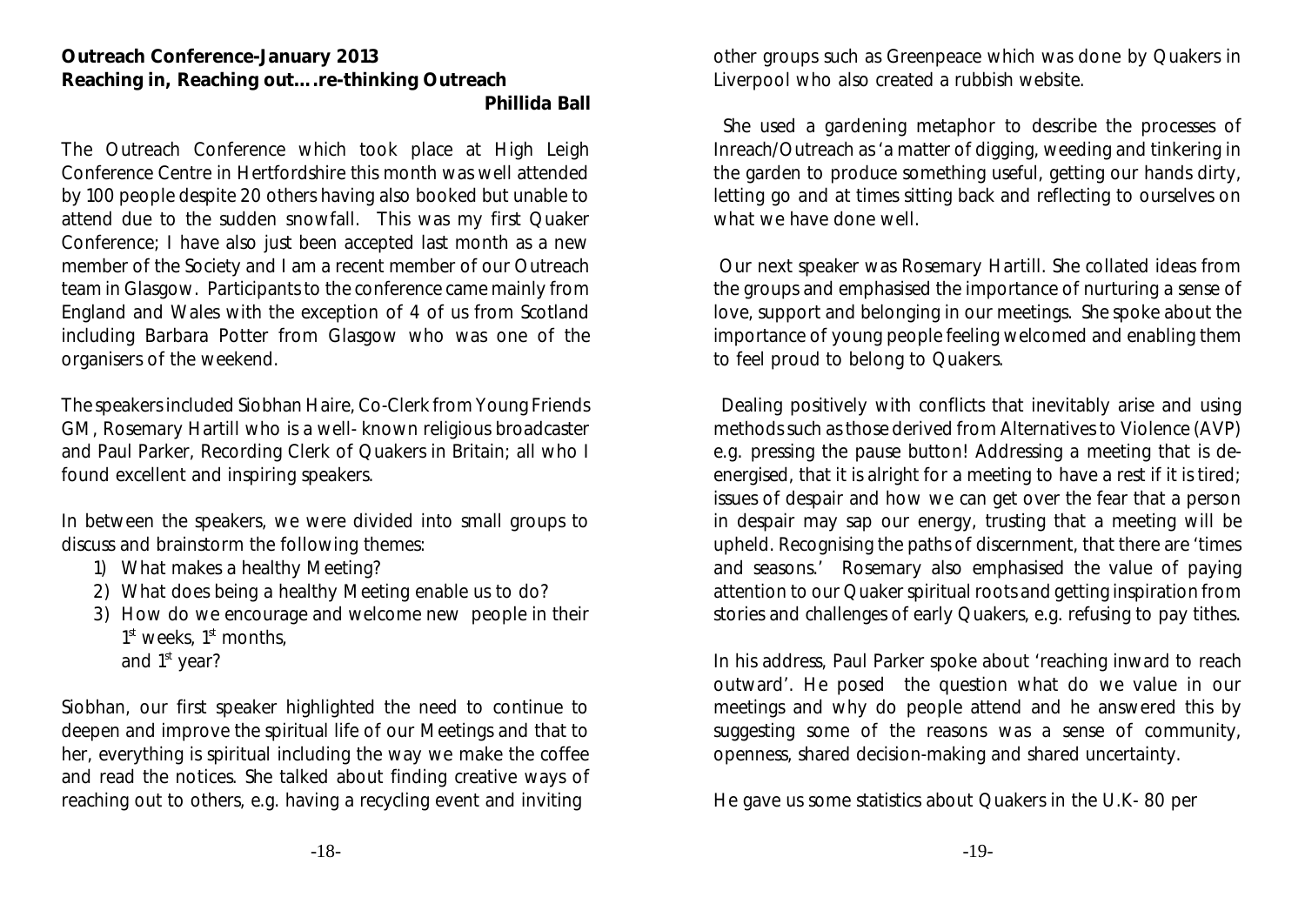cent of Quakers come through other churches and 80 per cent are the only Quaker in their household and questioned what the implications of outreach and witness for this were.

Paul expressed the need for us to be willing to be welcoming and willing to change and ended with a quote from Parker Palmer: (QF & P 10:19)

*"In a true community we will not choose our companions, for our choices are so often limited by self-serving motives. Instead, our companions will be given to us by grace. Often they will be people who will upset our settled view of self and world. In fact, we might define true community as the place where the person you least want to live with always lives!"*

On Saturday afternoon we were invited to participate in a variety of workshops. I chose 'Becoming Friends', an interactive learning project from Woodbrooke and Quaker Life that was published in 2010 and is available on-line or in book form. This was mainly designed for newcomers but has apparently much to offer experienced Friends as well and can be used very flexibly either in groups or by individuals.

Because of poor weather conditions and thick snow, the conference finished early on Sunday morning to help people travel to their destinations home. However, we did not depart before hearing Rosemary Hartill's skilful summary of the weekend.

She concluded that we need to try to create strong, welcoming, resilient and energising community meetings that are Simple, Contemporary and Radical.

Simple: by simply aiming to make our guests feel simply

welcomed and enabling people to get what they need to nurture their spiritual lives.

Contemporary: Using contemporary methods of communication to outreach others via websites i.e. Facebook, Twitter and using other opportunities to say who we are.

Radical: Early friends often lived adventurously. Recently a Quaker group set up a stall in a market place with a Christmas tree inviting people to write down hopes for the New Year. This year a walk is being planned from Iona to London to highlight money being spent on Trident Missiles.

The renewal of Area Meetings: Larger meetings have more resources and energy and can test out ideas more easily. They can offer support to smaller meetings who can often feel isolated. Rosemary also highlighted the need to have less Quaker bureaucracy, more flexibility and to include more fun activities in our meetings!

Finally, Rosemary stated that Area Meeting is the place where one of the 3 aims outlined in Yearly Meeting can be looked at:

- 1) Strengthening our spiritual roots in our meetings.
- 2) Actively witnessing to our faith in the world.
- 3) Promoting Quakerism by sharing our life and spirituality outside.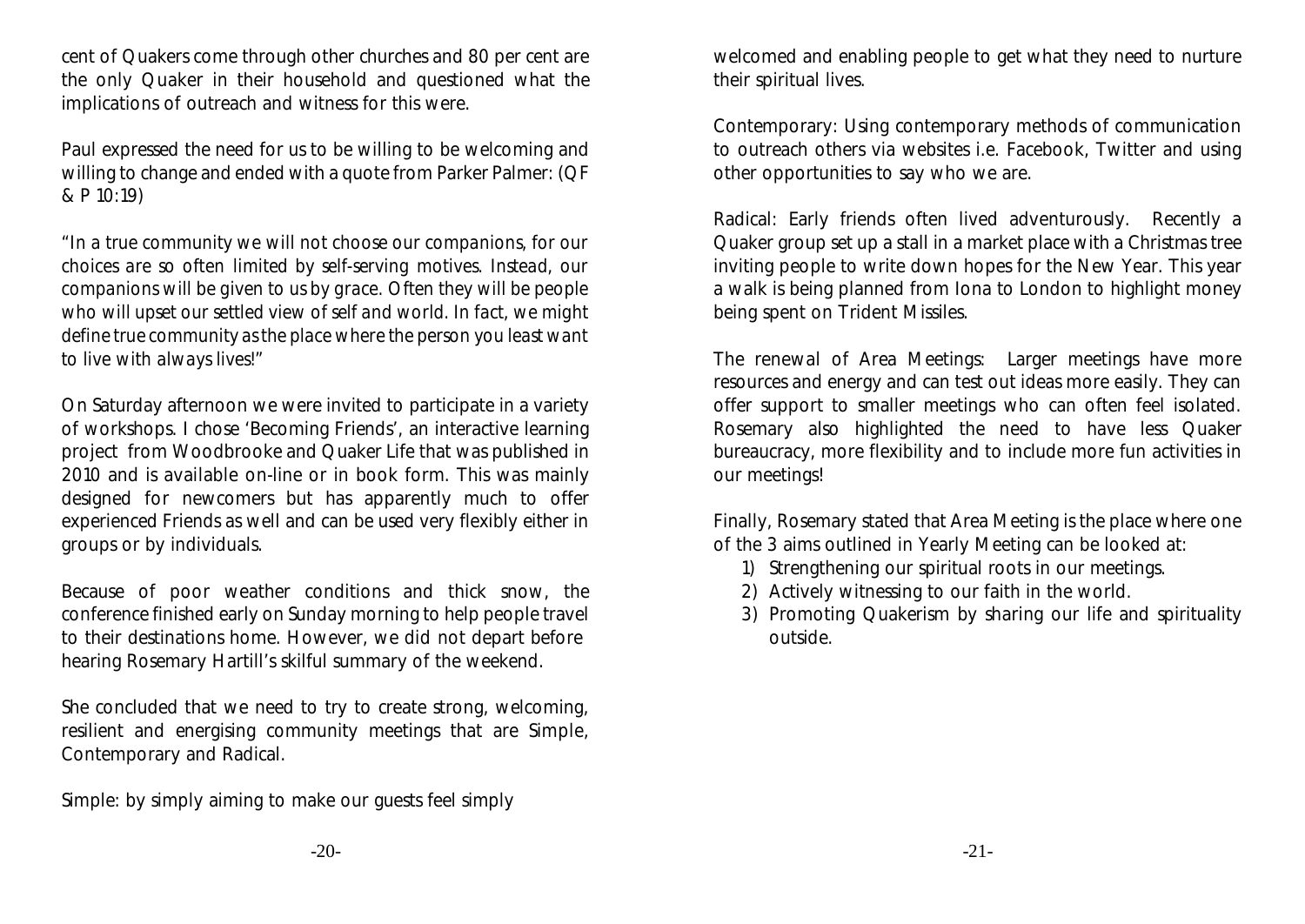# **Meeting for Sufferings 13<sup>th</sup> April 2013 - Jane Pearn**

How do we tell the difference between goods produced in illegal settlements and those produced in Israel? How do we respond to the Israeli government's continued annexation of Palestinian land? Should we extend BYM's boycott of settlement produce to all Israeli goods? These questions were asked of Meeting for Sufferings by Devon and Thaxted Area Meetings. The Friends concerned had clearly given the matter deep thought: they were finding it difficult to comply with the original minute, as goods are not always correctly labelled, and also wanted to send a stronger message concerning Israeli actions.

We heard ministry expressing deep sorrow and concern for all involved – the past history and current fears of both communities. We tried to understand rather than condemn, however difficult that may be. We were reminded that for many Jewish people, the holocaust was 'yesterday'.

We also heard of the quiet, behind the scenes work, for example meetings with the British Board of Deputies, and of the hoped-for extension of EAPPI remit to include more focus on advocacy. There was a real concern that this work would be jeopardised by a position of antagonism to Israel, and might be interpreted, however wrongly, as a denial of Israel's right to exist. If there is a way forward, it must acknowledge both Palestinian rights and Israeli fears.

The sense of the meeting was clear – this is not the time to extend the boycott, whose focus is on the illegality of the settlements. Quaker actions and words should contribute to the long-term aims of justice and peace, not erect further barriers. But we were urged to look at the situation in the light of Trade Justice

and we heard of many ways in which we could be working more energetically to implement and publicise the boycott. We are encouraged to explore this in our meetings and report back to Sufferings by October 2013.

The question was raised of a revision of Quaker Faith and Practice. This is a major undertaking, which could divert energy, time and resources from other priorities, although it also has the potential to be a constructive and engaging process. We would need to be clear that the current volume no longer reflects our 'orthopraxy' – what we do together. A briefing will be sent to meetings and other bodies in due course.

Concern about the effects of welfare cuts was strongly expressed, but ministry also reminded us that pressure can cause us to live creatively.

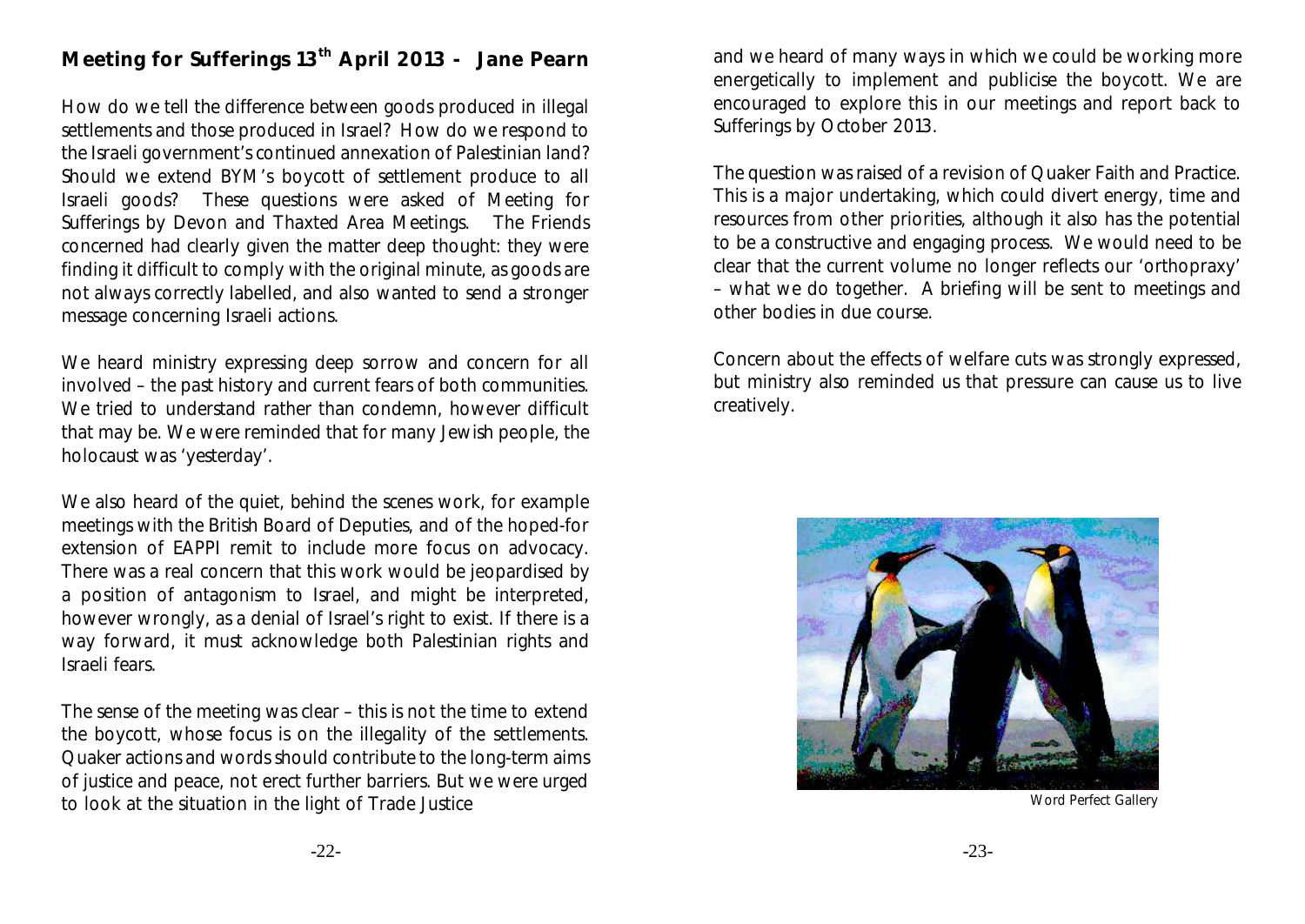# **Paper good - technology bad ... Alyson Buchan**

... when it comes to keeping important historical

records that is - according to Paul Burton. Documents written many thousands of years ago still survive and can be read, whereas anything saved onto a floppy disc, a technology only thirty years old, is no longer easily accessible.

Paul gave us an insight into Quaker life in Scotland over the Centuries, having patiently gone through the archives including births, deaths and marriages in the 1850s. I already knew something about Robert Barclay and the development of the Ury Estate near Stonehaven, but I didn't know that the burial ground was there, away from the town, because Quakers were persecuted beyond the grave.

The first Scottish meeting recorded was in East Kilbride in 1653. Paul had read through several volumes about the persecution of Scottish Friends in these early days. However, these tailed off by the late eighteenth century but Friends had become strict and inward looking and their numbers started to drop. Only 100 Quakers are recorded in Scotland by the 1790s. He told us the story of a young woman in 1799 who was disowned for planning to marry out and not behaving in a strict Quaker way. Many meetings consisted of only one family – as a Perth Friend, I was interested to hear that one of these families lived at Bridgend Cottage in Perth. – a woman with six children. Numbers increased again towards the end of the nineteenth century, thanks partly to the efforts of John and Elizabeth Wigham who came up from Northumberland and a more liberal approach by Quakers in general. There are currently 707 Quakers in Scotland.

Seventeenth century Quakers were mostly associated with the land

– farmers, cattle breeders, border lairds (ancestors of Walter Scott), gardeners, seedsmen; eighteenth century Quakers were mostly merchants, manufacturers, retailers, skilled craftsmen; in the nineteenth century one-third of Quakers were in the professions, but now more than half are professional and are three times more likely to have a degree than the population at large in Scotland.

There are a growing number of Attenders – up to half of some meetings, and the vast majority of us are in the upper age-groups, with few children's meetings. Scotland became 4 Area Meetings in 1966– before that there were Aberdeen and Edinburgh two months meetings. Quaker records are also kept in the National Archives and there is a list of burials in a Quaker burial ground near Partick between 1804 and 1833

This leaves little space for the morning business which was also very interesting. Elizabeth Allen talked about the work of the Parliamentary Liaison Group. They are currently gathering information about what interests us and informing themselves about the work of the Scottish Parliament. They want to set up email groups for those wishing to be involved in particular campaigns – currently Trident, marriage equality, and alternatives to violence.

There were two Meeting for sufferings reports. One given by Jane Pearn, was about testing concerns – they must be spirit led and insistent – you must act because you cannot do otherwise and use your energy to the best effect. Do not do things already done by others. Kevin Franz talked about work on sustainability and climate change reminding us that talking of simplicity and sustainability is an affront to the poor if it is not accompanied by a commitment to greater equality in our society.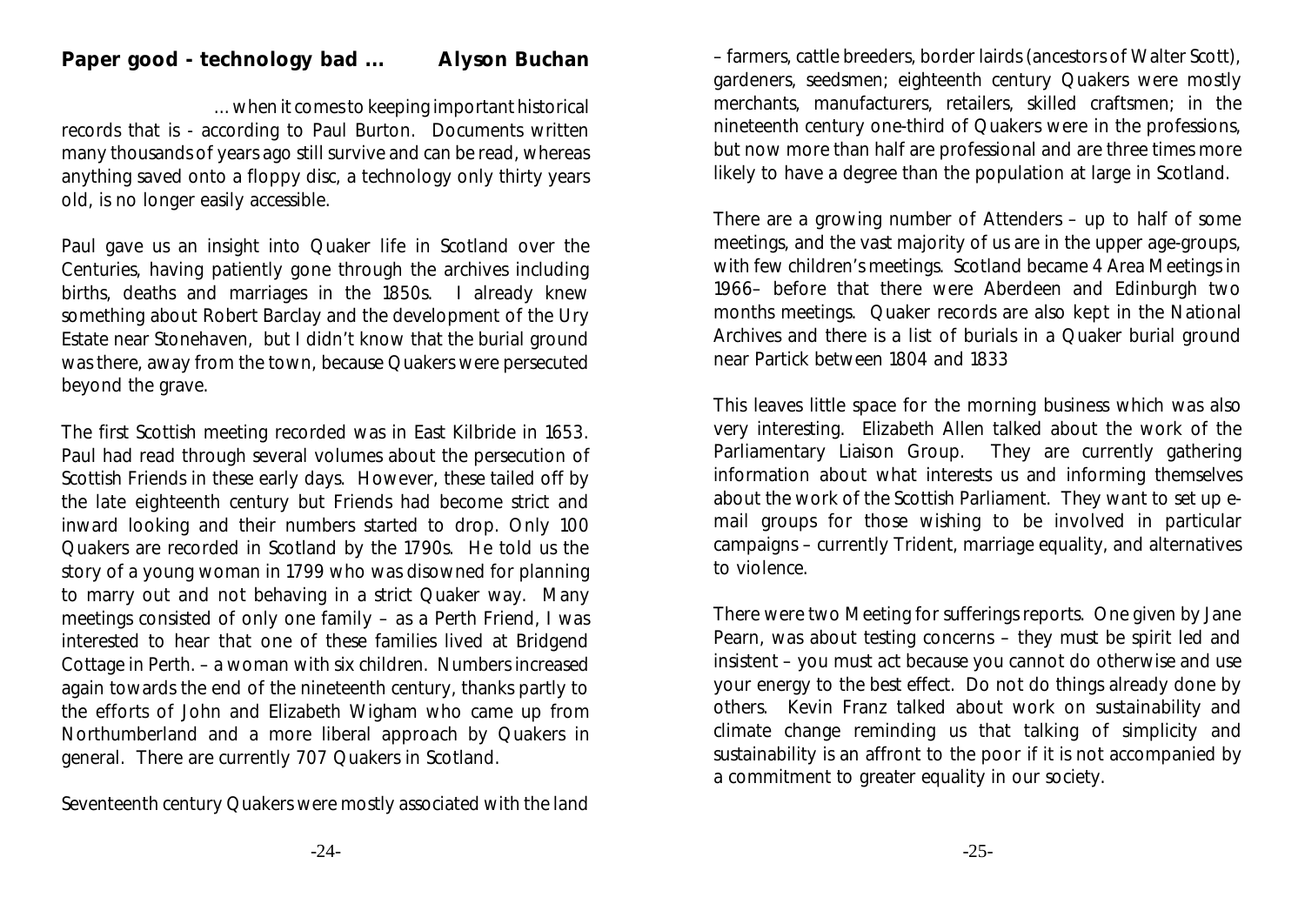Margaret Anderson gave a report on the work of the Scottish Churches China Group, which aims to increase social, religious and cultural understanding of China and to help needy Chinese citizens in a way that suits them, if they ask for it.

Phillida Ball attended an Outreach conference on a snowy January weekend. A large range of topics were considered including - what makes a healthy meeting; what does being a healthy meeting mean; how do we encourage and welcome new people in the their first weeks, months, year; how do we nurture a sense of love, support and belonging; how can we deal positively with conflict; consider resting a meeting if it is de-energised. She also learned that 80% of Quakers are the only Quaker in their family and that 80% of convinced Quakers come from other churches.

Jane Pearn as a member of BYM Agenda committee urged us to prepare for BYM by considering:

- 1. How have you discerned the right way forward in your own life?
- 2. What experiences have you had of Quaker meetings being guided by the spirit when making decisions?

 3. What do you value about the ways in which Friends work together?

and responding by Webforum: [www.quaker.boards.net](http://www.quaker.boards.net); E-mail: [ym@quaker.org.uk](mailto:ym@quaker.org.uk); or post: Yearly Meeting, Events & Committee Services, Friends House, 173 Euston Road, London NW1 2BJ Finally, as a Clerk myself, I was impressed by the minute writing at this GM but I was also slightly depressed to see how few new faces were there – almost half of those present had also been present at the first General Meeting I attended over 30 years ago.

**General Meeting for Scotland will be held on** 

**15 June 2013 in the Friends' Meeting House, Edinburgh, 7 Victoria Terrace, EH1 2JL. See cover - page 1 - for arrangements.**

**Our Clerk writes:**

Our speakers in the afternoon will be Eva Schonveld and Jane Lewis on the topic of the Transition Towns movement. The main aim of the movement is to raise awareness of sustainable living and build local strategies to deal with the challenges of climate change. The result is a growing number of communities in the UK developing local food networks, local energy supplies, local transport – even local money. Eva and Jane will be speaking on their work on this in Portobello. This will help us in finding ways to act on our concern about sustainability and reducing our carbon footprint.

 Please join us in Edinburgh, meet new Friends, and reflect together on ways of responding as Quakers to the need to change aspects of how we use the natural resources of the planet. Do please encourage anyone from your Meeting to come who may not have attended GM before.

Robin Waterston, Clerk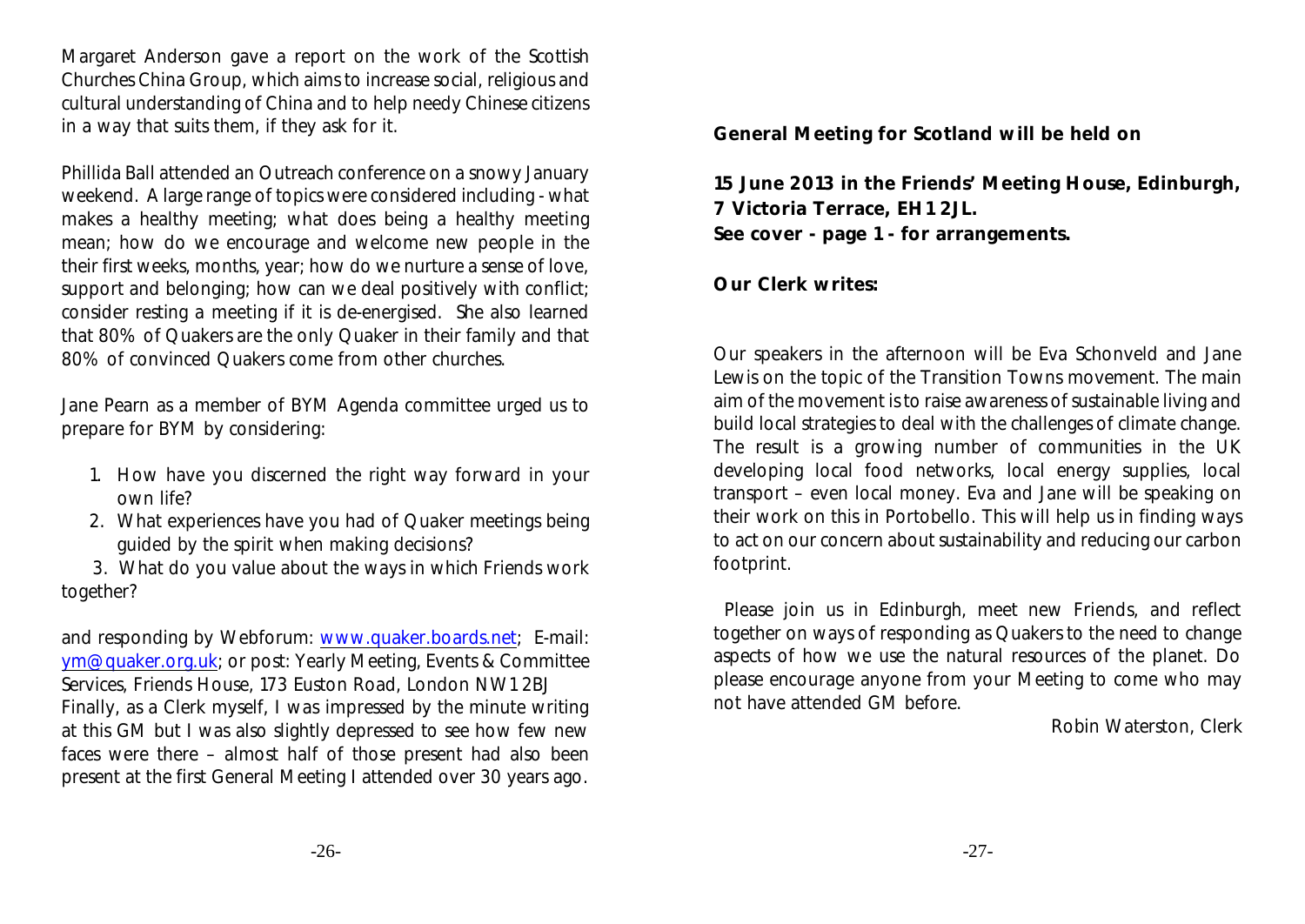2013 Book of Members and Attenders – Errata and Stop Press

This is your only chance to correct errors in the new book of names and addresses, and to insert some names which were not available before it went to print. If there are still errors, please contact Bronwen Currie: email [scotfriends@gmail.com,](mailto:scotfriends@gmail.com,) or phone 01496-850 006